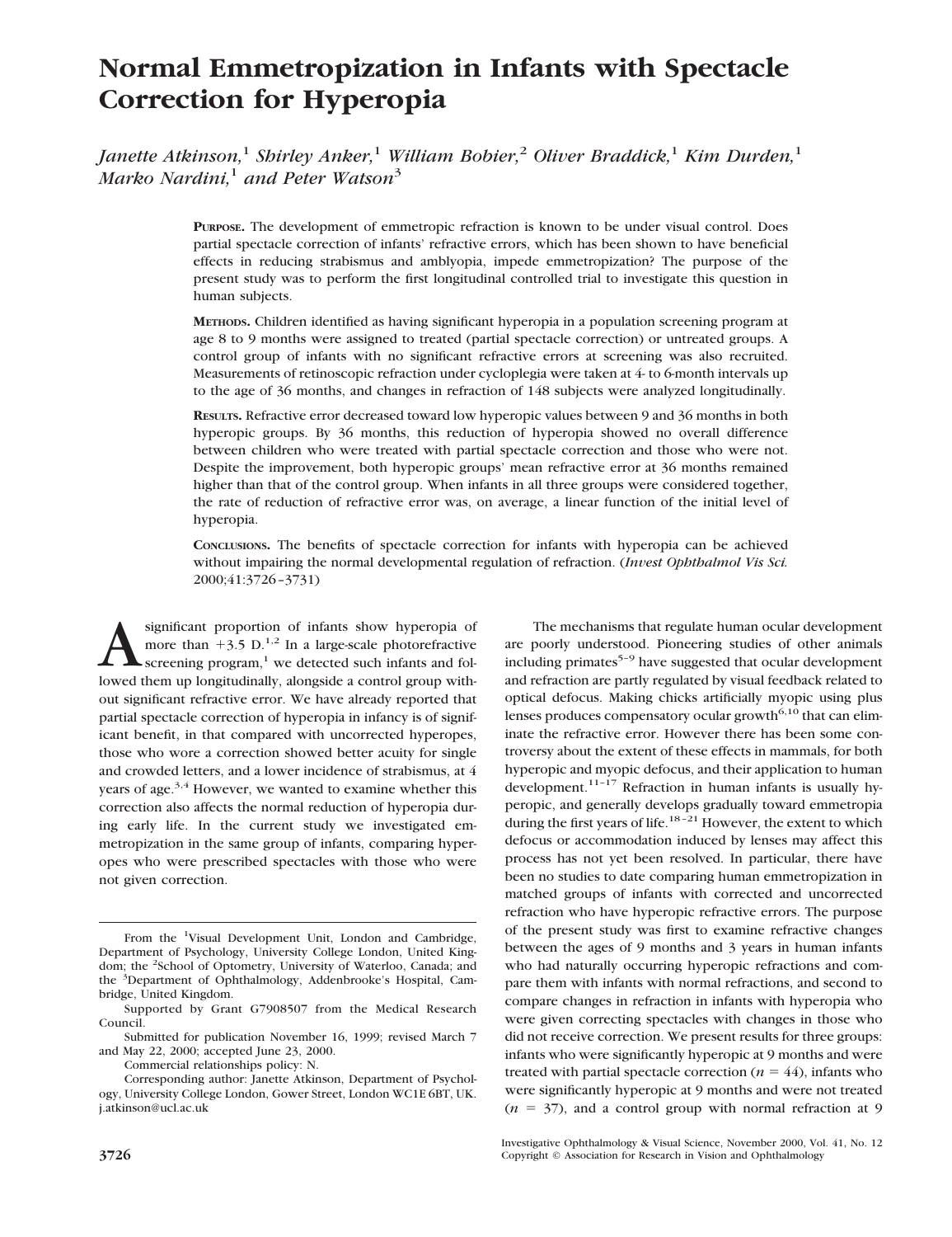months ( $n = 36$ ). A further analysis examines the change in refraction of the subgroup of treated infants who consistently wore the prescribed correction.

# **METHODS**

#### **Population of Infants in this Study**

Children born in the central area of the Cambridge Health District (Cambridgeshire, UK) during a 2.5-year period in 1981 through 1983 were invited to attend vision screening appointments in well-infant clinics. A total of 3166 infants (74% of those invited) attended this population-based community screening program.<sup>1,3</sup> Screening took place at 7 to 9 months of age and included an orthoptic examination and cycloplegic photorefraction (isotropic photorefractor on 35-mm camera,<sup>1</sup> with 1 to 2 drops of 1% cyclopentolate administered 30 to 40 minutes before photorefraction). The procedure for photorefraction, its theoretical rationale, and validation against retinoscopy have been described in previous publications.1,22,23 The hyperopic groups consisted of infants identified at screening with at least one meridian of  $+3.5$  D or greater, confirmed by a retinoscopic examination in eyes under cycloplegia at a follow-up examination within 45 days of screening. This procedure confirmed significant hyperopia, according to the criterion of at least one meridian of  $+3.5$  D or greater, in 89% of infants deemed to have hyperopia at screening. The first infant to be screened without hyperopic, anisometropic, or myopic refraction (see Reference 1 for criteria) after an infant with refraction categorized as hyperopic at screening was recruited as part of the control group and comprised a random sample of the infants who did not meet the criteria for the refractive error categories. Refractions of control infants were also confirmed by cycloplegic retinoscopy. The goal was to obtain a control group of approximately 50% of the study population. Infants with diagnosed developmental delay were not included in this study. Children in the trial were offered appointments at 4- to 6-month intervals, at which a range of measures of visual development were made. In the present study, we describe only changes in retinoscopic refraction under cycloplegia across these follow-up visits.

The research protocol adhered to the Declaration of Helsinki for research involving human subjects. All parents or guardians of the infants studied provided written consent to the screening and follow-up assessments.

#### **Spectacle Correction and Compliance**

Infants identified as having significant hyperopia but with no meridian greater than  $+6$  D, were alternately assigned to the treated or untreated groups. For infants treated in the trial, spectacles were prescribed according to the following protocol:

• Sphere: 1 D less than the least hyperopic meridian (corrections under 1.5 D were not prescribed)

● Cylinder: up to 2 years of age, half of any astigmatic error if over 2.5 D; 2 to 3.5 years, half of any astigmatic refractive error; more than 3.5 years, full correction.

This protocol was adopted to ensure that astigmatic errors, which are known to reduce rapidly in infancy,<sup>24</sup> did not become overcorrected during the period between follow-ups and that some accommodative demand remained, similar to that for an infant with average refraction of  $+1.0$  D to  $+1.5$  D.

If at any follow-up visit refractive error had reduced below these criteria, the spectacle correction was discontinued, but the child was retained as part of the treated group for analysis.

A questionnaire at each follow-up asked parents what proportion of waking time the child had worn glasses in the current period. Every effort was made to encourage parents to provide honest answers and not to exaggerate the periods of spectacle wear. Infants with reported spectacle wear of 50% or more waking time were classified as compliant. Changes in refraction were initially analyzed according to intention-totreat, but the data were also reanalyzed with those subjects who did not meet the criterion for compliance excluded from the treated group. The former analysis respected the original alternate assignment, whereas the latter served to evaluate more specifically the optical effect of correction.

## **Longitudinal Analysis**

At screening, 208 of the 3166 infants (6.6%) met the criterion for hyperopia. Of these, 199 (96%) who attended the follow-up appointment and had cycloplegic retinoscopy, 177 (89%) were confirmed hyperopic (at least one meridian of more than  $+3.5$ D), but in the present analysis, we considered only the 148 infants who had a meridian of more than  $+3.5$  D.

Infants with any meridian more than  $+6$  D ( $n = 18$ ), anisometropia more than 1.5 D between parallel meridians (*n*  $=$  5), or manifest strabismus ( $n = 1$ ) were referred for immediate appropriate ophthalmic treatment and were not included in the trial of refractive correction. (One child's condition fit two of these diagnostic categories.) Of the remaining 125, the intention-to-treat group comprised 62 infants, whereas the no-intention-to-treat group comprised 63. An outcome measure taken between ages 24 and 36 months was available for 46 infants in the intention-to-treat group (74% of those entering the group) and 43 in the no-intention-to-treat group (68%). Of those lost to the study between 9 and 36 months, 18 had development of a visual problem that met the criteria for referral for ophthalmic treatment, and they did not subsequently attend the follow-up visits reported in this study. The remaining 18 moved from the area, failed to attend, or attended but were uncooperative during attempted retinoscopy.

In the control group, 106 of the 162 infants (65%) recruited at screening had cycloplegic retinoscopy at 9 months; 105 of these (99%) were confirmed to have all meridians below  $+3.5$  D. An outcome measure is available for 59 infants (56%). The higher rate of withdrawal in this group was mainly due to failure to attend. Presumably, their parents perceived less benefit of attendance than did those who had children with hyperopia.

To provide a more detailed picture of refractive development, our primary analysis considered the infants for whom, in addition to an initial and final retinoscopy measure, we had obtained an intermediate measure between 16 and 24 months. This reduced our groups to 44 intention-to-treat hyperopes (71%), 37 no intention-to-treat (59%), and 36 control subjects (34%), totalling 53 boys and 64 girls. A subsidiary longitudinal analysis considering only the initial and final measures was also performed.

If more than one refractive measure was available for an infant at the intermediate ages, the earliest available measure was used for the analysis; whereas for the outcome, the last available measure was used.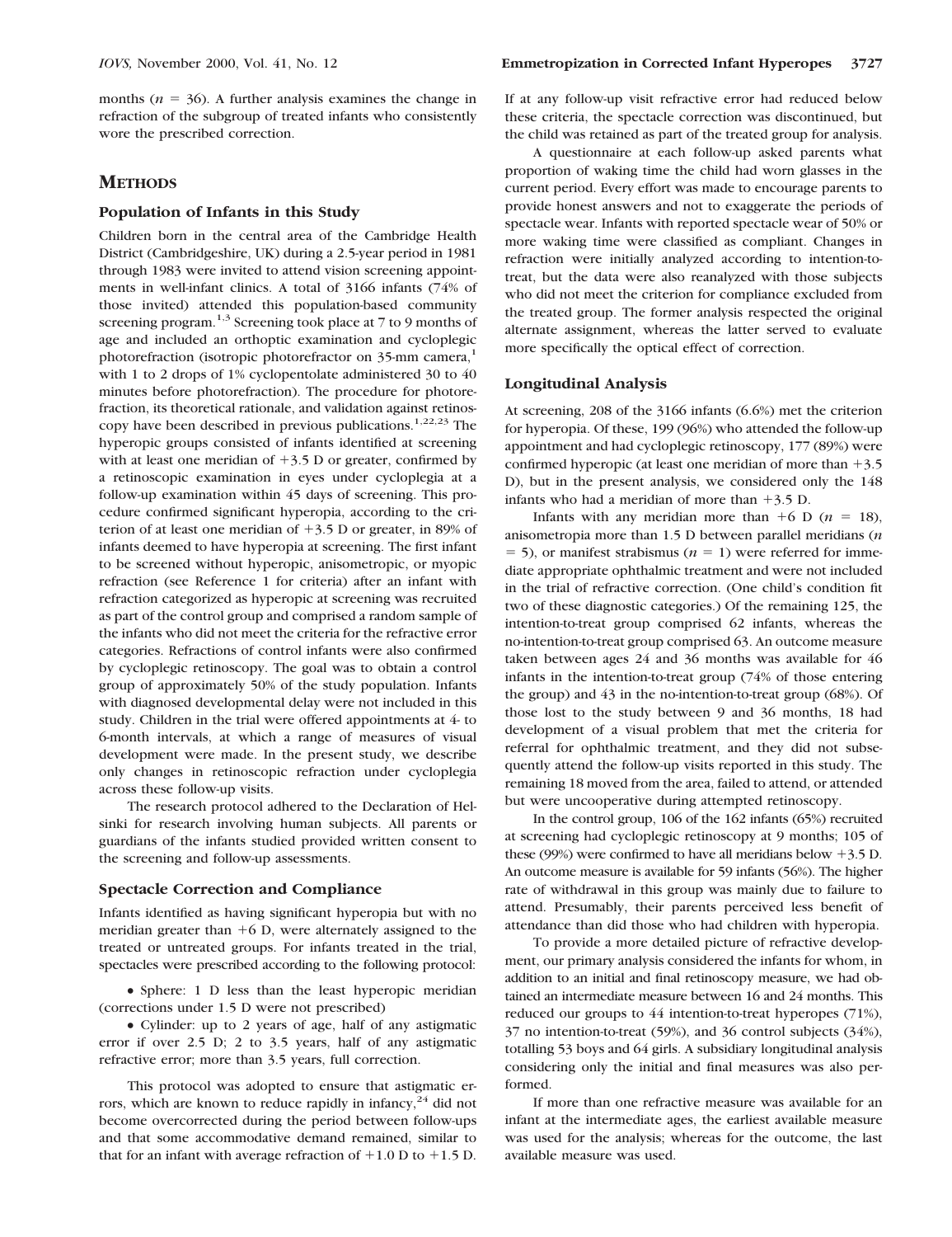#### **Statistics**

Treated and untreated infants were compared on measures of hyperopia and astigmatism, using repeated-measures analyses of variance with age as a within-subjects factor, and treatment and gender as between-subjects factors. The initial (9 month) values were used as covariates to remove any effects due to small differences in the distributions of initial refractions between the two groups. For assessments of outcome, independent samples *t*-tests were used to compare the final (36 month) means. In addition, linear regression analyses were performed to determine the relation between initial hyperopia or astigmatism and change over the course of the study.

# **RESULTS**

## **Emmetropization**

Figure 1 plots the mean level of hyperopia for each group over the course of the study period, taking for each infant the single meridian of the four (two for each eye) most hyperopic at each measurement. The initial means ( $\pm$ SD) were +1.9  $\pm$  0.8 D in the control group,  $+4.6 \pm 0.5$  D in the treated hyperopic group, and  $+4.3 \pm 0.6$  D in the untreated group. All three groups showed an overall reduction in hyperopia. On average, the treated hyperopes initially emmetropized more slowly than the untreated group, with a mean 1.0 D more hyperopia at 18 months, but the difference had narrowed by 36 months, with a final mean of  $+3.4$  D in the treated group and  $+3.1$  D in the untreated, an overall reduction of 1.2 D in both groups. The control group emmetropized by a small amount, with a mean reduction of 0.3 D. The hyperopic groups showed an increase in variability between 9 and 36 months (0.9-D increase in SD in each group).

Analysis of variance comparing treated and untreated groups found that the age–treatment interaction that marks the temporary advantage of the untreated group at 18 months was significant ( $F = 5.42$ ,  $P < 0.03$ ), but an independent samples *t*-test comparing the treated and untreated means at 36 months



**FIGURE 1.** Hyperopia in the treated (i.e, assigned to treatment), untreated (assigned to no treatment), and control groups for children with measurements available at 9, 18, and 36 months of age. The most hyperopic meridian for each individual was determined at the age given. The data plotted are the means of these values. Error bars, positive SD for the group.



**FIGURE 2.** Hyperopia in the treated compliant, treated noncompliant, untreated, and control groups for children with measurements available at 9, 18, and 36 months of age. The most hyperopic meridian for each individual was determined at the age given. The data plotted are the means of these values. Error bars, positive SD for the group.

found no significant difference between the two groups. Power calculations indicate that these samples would have a power of 0.88 in detecting a true difference of 1.0 D in the final level of hyperopia and 0.34 in detecting a 0.5-D difference at the 0.05 significance level.

The analysis considered overall refractive outcome by taking whichever meridian was most hyperopic at each point. However, this is not necessarily a measure of developmental changes in any specific meridian or eye, because it may compare different meridians at different times. An alternative approach is to track whichever meridian is most hyperopic at 9 months for each child. This yielded an overall pattern of change very similar to that in the previous analysis, with a mean difference of 1.1 D between the treated and untreated groups at 18 months. The overall reduction of hyperopia was greater using this measure, however, with a final mean of  $+2.7$ D for the untreated hyperopes and  $+3.0$  D for the treated, a reduction of 1.6 D in both groups. The control group had a final mean of  $+1.4$  D, a reduction of 0.5 D. Analysis of variance for the two hyperopic groups again found a significant age– treatment interaction ( $F = 9.35$ ,  $P < 0.005$ ), and an independent samples *t*-test found no difference at 36 months (power = 0.89 for a true difference of 1.0 D; 0.35 for 0.5 D at  $P < 0.05$ ).

Of the 44 treated-group subjects in our main longitudinal analysis, 13 did not meet the criterion for compliance. We reanalyzed the data for the treated group, omitting these children. Figure 2 plots the mean level of hyperopia, calculated as the most hyperopic meridian at the time of measurement, distinguishing the treated hyperopes who were compliant from those who were not.

The mean greatest axis in the compliant treated group was  $+4.5$  D at 9 months, compared with  $+4.3$  D in the untreated group. The compliant treated group mean at 18 months was 13.7 D, 0.8 D higher than the untreated mean, but decreased to  $+3.3$  D by 36 months, leaving a final difference of only 0.2 D between the two, an overall reduction of 1.2 D in both groups. Analysis of variance again found a significant age– treatment interaction ( $F = 6.31$ ,  $P < 0.02$ ). An independent samples *t*-test found no significant difference at 36 months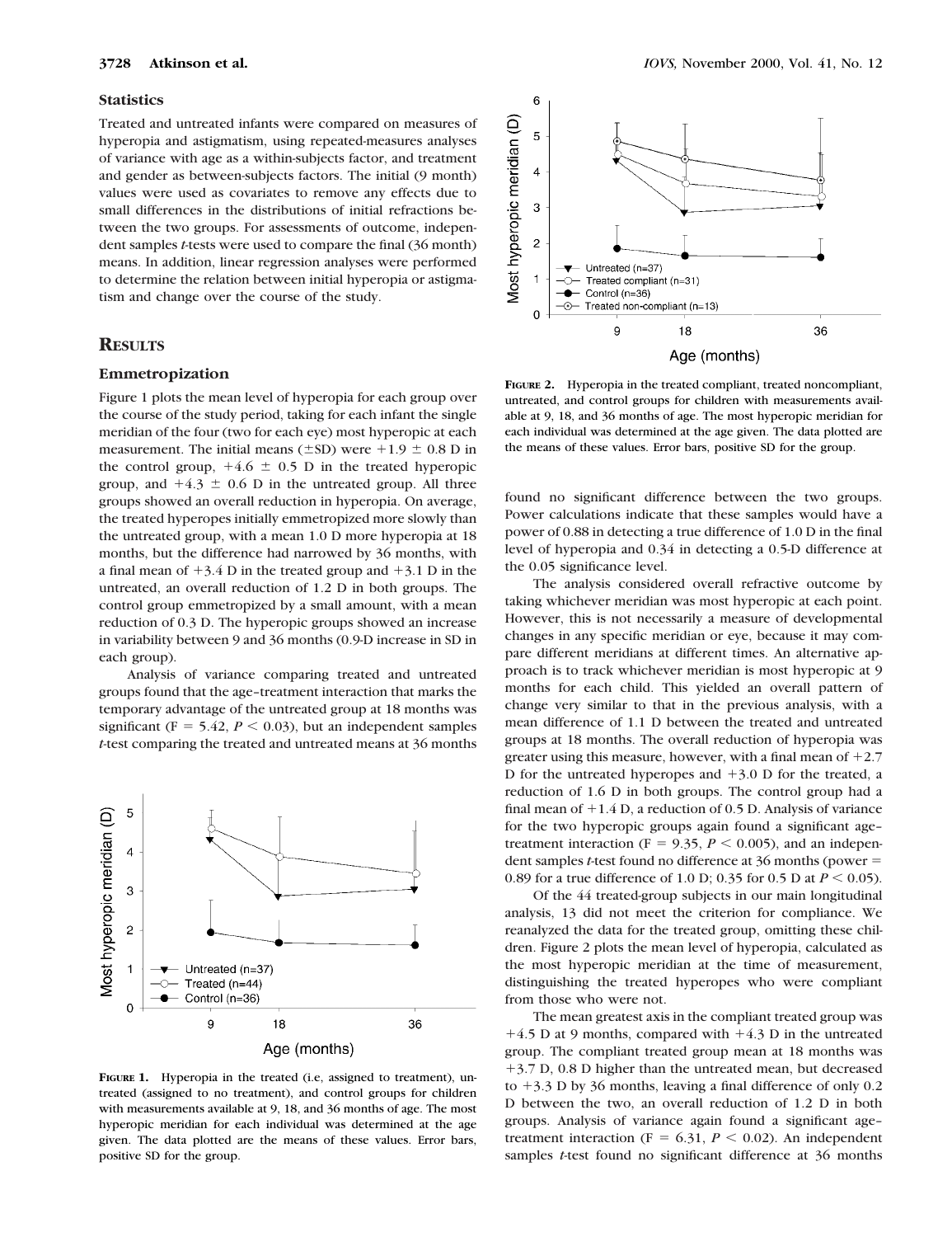

**FIGURE 3.** Hyperopia in the treated (assigned to treatment), untreated (assigned to no treatment), and control groups for all children with measurements available at 9 and 36 months of age. The most hyperopic meridian for each individual was determined at the age given. The data plotted are the means of these values. Error bars, positive SD for the group.

Age (months)

(power  $= 0.85$  for a true difference of 1.0 D; 0.32 for 0.5 D at  $P \leq 0.05$ .

Again, the data were reanalyzed in terms of the single greatest axis at 9 months. At 18 months the untreated group mean was  $+3.4$  D, 1.1 D higher than the treated compliant group, but by 36 months the mean had declined to  $+2.9$  D, leaving a difference of 0.2 D between the two, an overall mean reduction of 1.6 D in both groups. Analysis of variance again found that the age-treatment interaction was significant ( $F = 11.81$ ,  $P \le 0.02$ ), but the final difference in means was not (power = 0.90 for a true difference of 1.0 D; 0.37 for 0.5 D at  $P < 0.05$ ).

When we included in these four analyses the infants without a midpoint refraction (total  $n = 148$ ), the results were essentially unchanged, although the control group showed slightly less reduction in hyperopia than in the analyses shown in Figures 1 and 2. An example of these analyses is shown in Figure 3 (the larger samples increase power to 0.96 for a true difference of 1.0 D, 0.45 for 0.5 D at  $P < 0.05$ ).

All these analyses found a greater overall change in refraction in the hyperopic groups than in the control subjects. To study the relationship between level of hyperopia at 9 months and amount of emmetropization by 36 months, we put aside our groupings and examined the continuum across the full range of refractions. Because treatment had been shown to make no significant difference to outcome at 36 months, we considered both hyperopic groups together in the same analysis. In addition to the 148 infants for whom we have a 9-month and a 36-month measure, we also included 11 of the 18 high hyperopes who had been excluded from the trial of treatment but still participated in the study for a 36-month measure, extending the range over which we could examine the relationship.

Figure 4 plots change in hyperopia against refraction at 9 months, for the meridian initially most hyperopic in each case. The plot indicates that subjects across the whole range of initial measurements tended to converge toward emmetropia, and that a subject's overall change was proportional to the initial degree of hyperopia. A regression analysis found this linear relationship to be highly significant ( $F = 56.35$ ,  $P < 0.0001$ ).



**FIGURE 4.** Emmetropization as a function of initial refraction. *Abscissa*: initial refraction of the most hyperopic meridian for each individual at age 9 months. *Ordinate*: change in refraction between 9 to 36 months for the same meridian. Data points have been jittered by  $\pm$  0.1 D in both axes to avoid overlap. The regression line ( $r^2$  = 0.26) has the equation ( $y = 0.37 - 0.43x$ ). (**V**) Untreated group (*n* = 43); (O) compliant treated group ( $n = 31$ ); ( $\oplus$ ) noncompliant treated group ( $n = 15$ ); ( $\bullet$ ) = control group ( $n = 59$ ); ( $\bullet$ ) high hyperopes excluded from trial  $(n = 11)$ .

## **Astigmatism**

Figure 5 plots the course of astigmatism, calculated as the difference between orthogonal meridians of the eye more astigmatic at 9 months, for the 117 infants for whom we had a 9-, 18- and 36-month measure. The treated group plotted comprised all intention-to-treat subjects, both compliant and noncompliant. The mean astigmatism of all three groups reduced over time: In controls it declined from 0.8 D at 9 months to 0.3 D at 36 months; in treated hyperopes, from 1.9 to 1.0 D; and in



**FIGURE 5.** Astigmatism in the treated, untreated, and control groups for children with measurements available at 9, 18, and 36 months of age. The absolute difference between orthogonal meridians for the eye that was most astigmatic at 9 months was determined at each age. Data plotted are the means of these values. Error bars: positive SD for the group.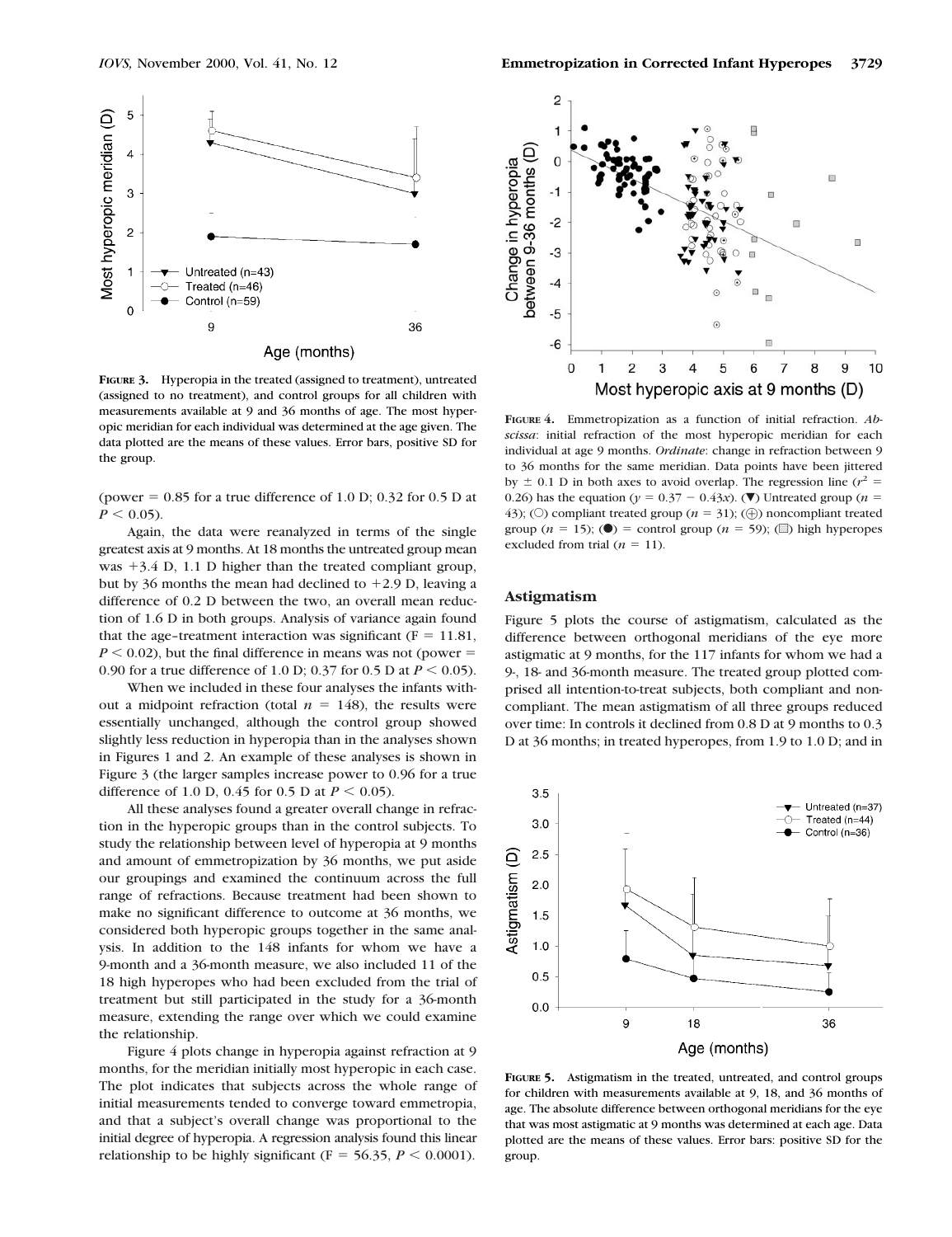

Astigmatism at 9 months (D)

**FIGURE 6.** Change in astigmatism as a function of initial astigmatism. *Abscissa*: initial astigmatism of the more astigmatic eye for each individual at age 9 months expressed as (hyperopia in horizontal meridian) – (hyperopia in vertical meridian)—i.e, positive values represent horizontal with-the-rule astigmatism, negative values represent vertical against-the-rule astigmatism. *Ordinate*: change in this value between 9 and 36 months for the same eye. Data points have been jittered by  $\pm$ 0.1 D in both axes to avoid overlap. The regression line ( $r^2 = 0.67$ ) has the equation ( $y = -0.11 - 0.77x$ ). Symbols and group sizes as in Figure 4.

untreated hyperopes, from 1.7 to 0.7 D. Analysis of variance comparing the two hyperopic groups found no significant age–treatment interaction, and an independent samples *t*-test found no significant difference between the final means at 36 months (power  $>0.99$  for a true difference of 1.0 D; 0.79 for 0.5 D at  $P < 0.05$ ). The same analyses comparing data from only the compliant subjects in the treated group ( $n = 31$ ) with the untreated group again found no significant interaction or final difference (power  $>0.99$  for a true difference of 1.0 D; 0.81 for 0.5 D at  $P < 0.05$ ).

Of the 85 subjects with 1 D or more of astigmatism at 9 months, 49 were vertical (against the rule, the most hyperopic meridian between 45° and 135°) and 36 horizontal (with the rule, the most hyperopic meridian 0° to 45° or 135° to 180°). Analyzing these two types of astigmatism individually, we once again found no significant effects or interactions, and no significant difference between treated and untreated group means at 36 months. This result remains the same whether we analyze the groups according to intention-to-treat or include only compliant subjects in the treated group.

To determine whether a relationship exists between initial astigmatism and its reduction by 36 months, a regression analysis was performed (Fig. 6) for the same group of infants used in our regression analysis of emmetropization  $(n = 159)$ . In each infant, we tracked the eye that was more astigmatic at 9 months. Comparing astigmatism (expressed as a signed value obtained by subtracting the vertical meridian from the horizontal), with change (expressed as the difference between astigmatism values at 36 months and 9 months), we again found a highly significant linear relationship ( $F = 315.86, P \le 0.0001$ ).

As Figure 6 indicates, there is a very strong tendency for astigmatism of either type to diminish in proportion to its original extent. The bottom left and top right quadrants, which contain subjects in whom astigmatism increased, were very sparsely populated. Our longitudinal analysis of the group means (Fig. 5) indicates that this process of reduction was not impaired by the prescribed partial correction: The protocol applied meant that in only 22 cases did this include a cylindrical correction.

## **Possible Biases**

To evaluate differential withdrawal from the study as a possible source of bias, we compared the initial (9 month) retinoscopy measures of greatest axis and astigmatism of subjects who remained in the study with those who were withdrawn. Independent samples *t*-tests found no significant differences, in either hyperopic group or in the control subjects. There was also no statistically significant difference in numbers of boys and girls in any of the three groups.

## **DISCUSSION**

Although the effects of visual feedback on emmetropization in early life are well documented, the implications of these effects for the practice of refractive correction in infancy and early childhood have not yet been well understood. This study presents the first evidence, to our knowledge, based on a controlled trial in human subjects, of whether early spectacle correction affects refractive development.

## **Emmetropization**

Our data show that, for the group as a whole, a substantial reduction of hyperopia, both spherical and cylindrical, occurs during the second and third years of life. The average reduction of refractive error is a linear function of the initial level. The regression lines imply that a child with an initial refraction of +0.86 D would on average show zero change in this meridian, and so the process of emmetropization can be considered as a convergence of refractions toward a low hyperopic value. The linear relationship directed to a low hyperopic end point is consistent with our data in other groups of both hyperopic and myopic infants.<sup>21,25</sup> The change in astigmatism is also proportional to initial refractive error, implying convergence toward a near emmetropic value in the case of the cylindrical as well as the spherical component of refraction, consistent with earlier data on the reduction of infant astigmatism.<sup>26,27,24</sup>

It must be appreciated, however, that there is substantial variability in the extent of emmetropization within the hyperopic group. It is apparent from Figure 4 that some infants show marked reductions in hyperopia over the first 3 years of life, whereas others show little change. The basis of this variability is not yet known.

The occurrence of withdrawal between 9 and 36 months raises the question of whether those who remained in the study were a biased sample. However, we found no evidence for any differences in initial refraction between children who were withdrawn and those who remained in the study.

#### **Effect of Spectacle Correction**

The comparison of corrected and uncorrected groups suggests a small, transient effect of refractive correction between 9 and 18